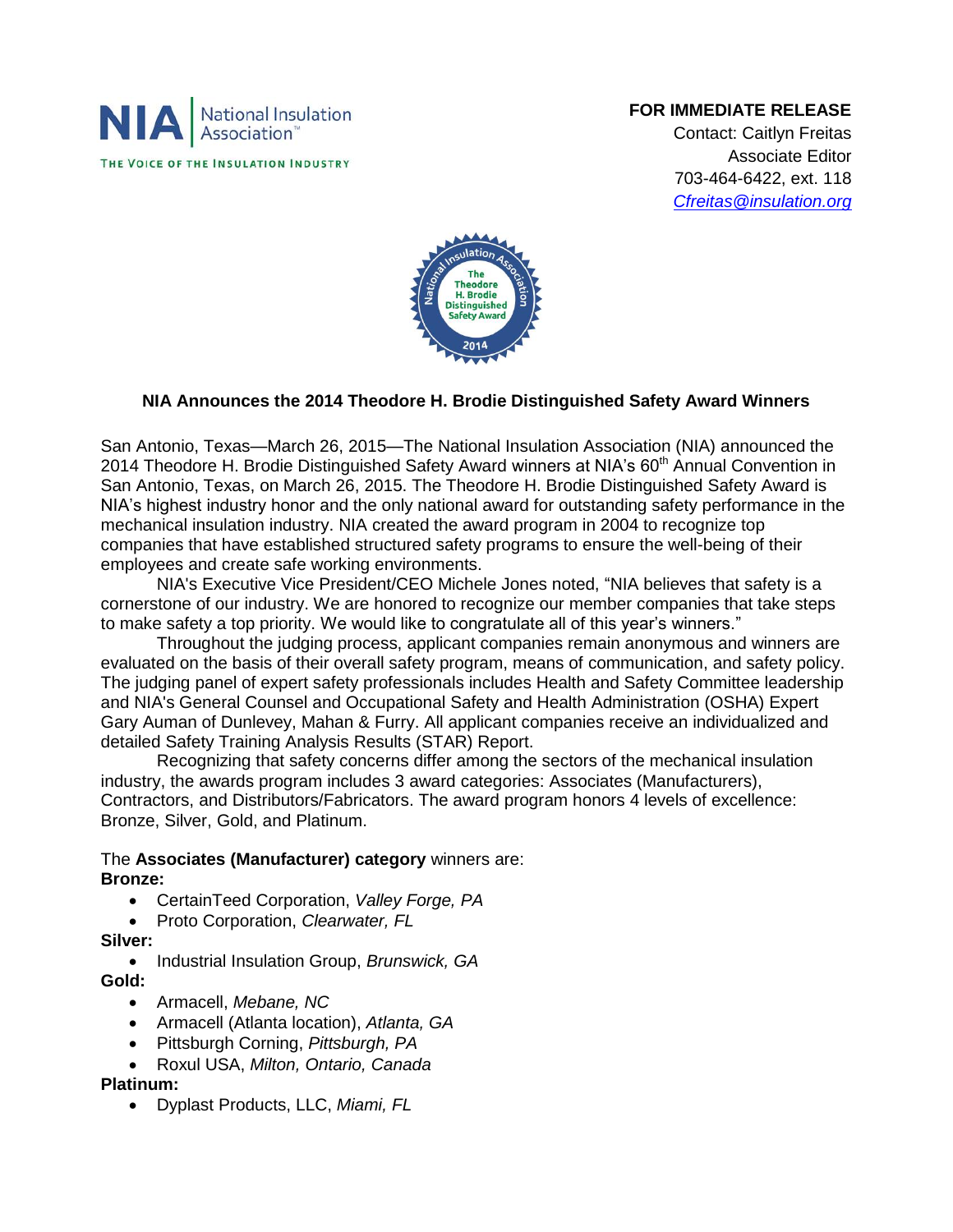ITW Insulation Systems, *Houston, TX*

# The **Contractor category** winners are:

**Bronze:** 

- ABMECH, Inc., *W. Homestead, PA*
- Kirby-Vass Insulation, *Roanoke, VA*
- Marquis Construction Services, *Clute, TX*

**Gold:**

- B.C. Flynn Contracting Corporation, *Congers, NY*
- Brand Energy & Infrastructure Services, *Kennesaw, GA*
- DKB, Inc., *Pasco, WA*
- Farwest Insulation Contracting, *Anaheim, CA*
- Geo. V. Hamilton, Inc., *McKees Rocks, PA*
- Hudson Bay Insulation Company, *Seattle, WA*
- Industrial Construction & Engineering, *Saint Peters, MO*
- Petrin Corporation, *Port Allen, LA*
- Thermal Solutions Ohio, Inc., *Proctorville, OH*

### **Platinum:**

- Advanced Industrial Services, LLC, *Walbridge, OH*
- Advanced Specialty Contractors, LLC, *Aston, PA*
- API, Inc., *Saint Paul, MN*
- Atlantic Contracting & Specialties, LLC, *Yonkers, NY*
- Cornerstone Services Group, LLC, *Kansas City, MO*
- Gribbins Insulation Company, Inc., *Evansville, IN*
- hth Companies, Inc., *Union, MO*
- Iowa Illinois Taylor Insulation Company, *Davenport, IA*
- I-Star Energy Solutions, *Lancaster, PA*
- Luse Thermal Technologies, *Aurora, IL*
- New States Contracting, LLC, *Sayreville, NJ*
- Performance Contracting, Inc., *Lenexa, KS*
- Summit Contracting, LLC, *Salt Lake City, UT*
- Zampell Companies, *Newburyport, MA*

#### The **Distributor/Fabricator category** winners are: **Bronze:**

- Distribution International, Inc., *Houston, TX*
- Insulation Fabricators, Inc., *Hammond, IN*

### **Gold:**

- Pacor, Inc., *Bordentown, NJ*
- Winroc-SPI, *Lancaster, PA*

### **Platinum:**

- E.J. Bartells, *Renton, WA*
- PBI Supply, Inc., *Lubbock, TX*
- Selle Supply Company, *Lubbock, TX*

The Theodore H. Brodie Distinguished Safety Award program is named in honor of NIA Past President Ted Brodie, who worked tirelessly for many decades to create a greater awareness of the need for safe working conditions. Mr. Brodie first chaired the association's Health and Safety Committee in 1967, served as NIA's President in 1971, and he received NIA's President's Award in